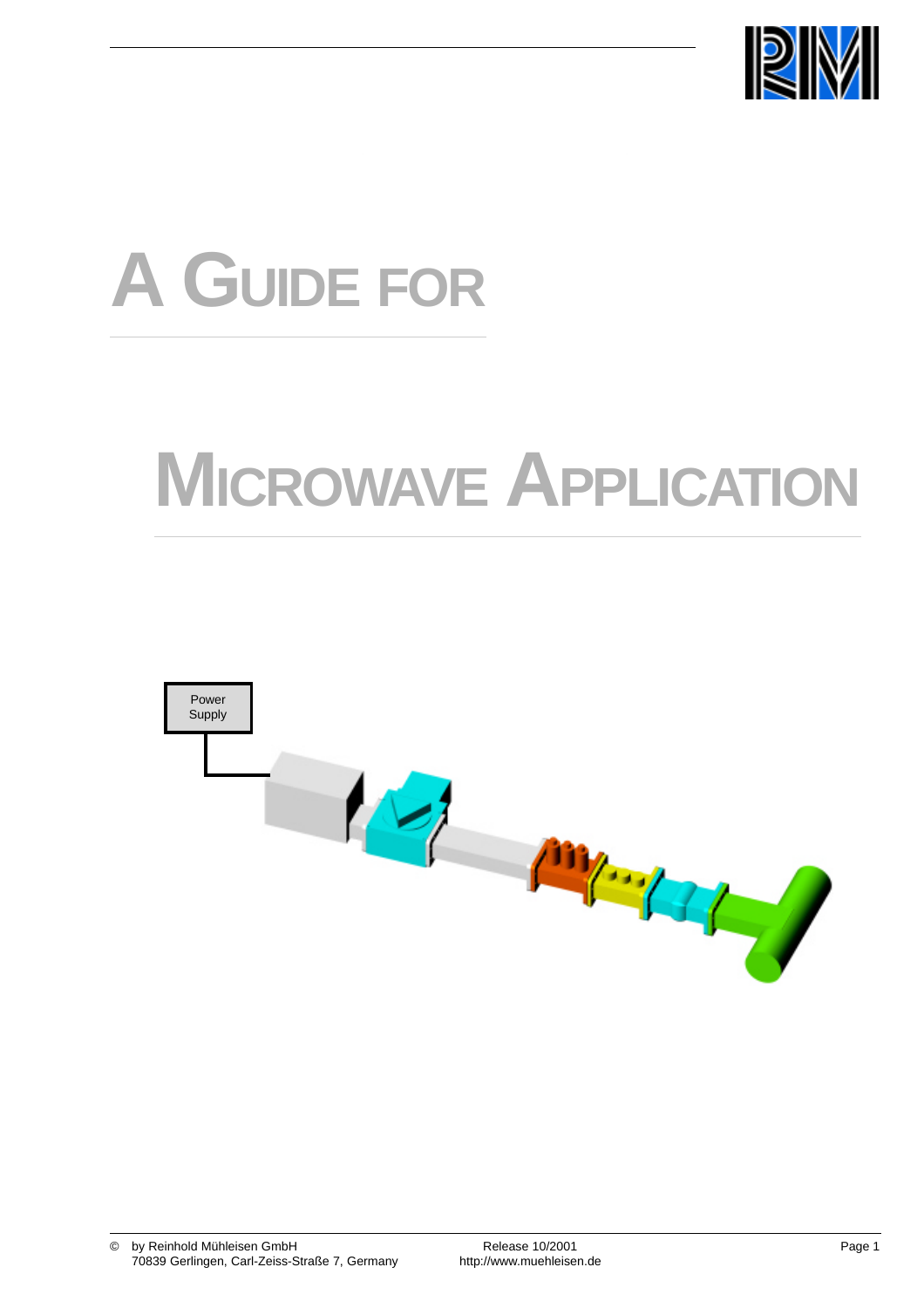

### **INTRODUCTION**

This booklet is intended to give a general introduction for processing engineers that intend to apply microwaves in their installation. It addresses in particular those users of microwave systems that want to treat unconventional goods and for that reason do not want to buy standard turn key units from one single supplier.

In a compressed way the reader shall find basic knowledge about microwave installations which otherwise is tedious to be found in textbooks. It is not the intention of the authors to make a consulting microwave engineer obsolete but we would like to give an impression:

- which decision a processing engineer will have to make when thinking of using microwaves
- which choices are strongly restricting further options
- which are vulnerable points of his system
- where can he save costs and maintenance expenses

Reading this booklet should enable a processing engineer to save effort, time and money by becoming aware of problems, risks and traps and to know when he should ask a consultant before he binds himself by a wrong decision.

## **FREQUENCY**

The authors limit themselves to the most commonly used industrial scientific, and medical (ISM) frequency of 2.45 GHz, despite the authors have designed and built components at 915 MHz that in some countries also is an ISM frequency and also worked at much higher frequencies in the range of the ISM frequency of 24 GHz and higher. To work in this high frequency range several modifications of the installation have to be made which will not be discussed here.

## **MICROWAVE GENERATOR**

## **TUBE**

All types of microwave generators have more or less the same configuration. They consist of an electron emitting cathode that provides an electron beam, a vacuum section where the interaction between the electron beam and the electromagnetic field takes place, a collector where the spent electron beam is dumped and a window where the generated microwaves leave the tube for the users purpose.

To interact with the electromagnetic field in the said interaction region the electrons have to satisfy conditions like surfers on waves in the sea. This means they have to propagate with the same speed as the wavefront does. Since surfers want to be accelerated by the wave they have to keep in front of the crest of the wave. In a microwave tube the electrons behave inversely. They do not obtain but transfer energy to the wave by propagating behind the crest. Thus the task of a the tube engineer is to take care that the speed of the wave front is as fast as the electron beam and that the electrons propagate a bunch behind the crest of the wave and remain in synchronism at this relative position as they propagate through the interaction space. Dependent on the principles used to achieve this task and dependent on the speed and direction of the wave fronts the tubes are called klystrons, travelling wave tubes (TWT), backward wave oscillator (BWO), magnetrons or gyrotrons.

Even though the authors have designed and manufactured complicated components of tubes we will not discuss these different principles here but will give advice how to choose and reasonably apply them for the desired purpose.

- Who has ever watched surfers can understand how difficult the tube engineer's design work is to have the electrons bunched at the right position and in synchronism with the wave. It becomes clear that any perturbation of the wave field in the tube will not only significantly drop the tubes performance but also jeopardize the tube itself. A reflection of the microwave power from the load or transmission line components of about 1 % may already cause the end of the lifetime of the tube.
- To have an electron beam accelerated to velocities comparable to the wave front velocity DC accelerating voltages as high as a few kW have to be provided by means of special power supplies. The requirements given by the tube designer are severe and the power supplies are often more than twice as expensive as the tube itself.
- There are tubes where the electron beam is guided by means of a time constant magnetic field. Dependent on its generation by means of permanent magnets or electromagnets they may need an additional power supply, however with considerably reduced requirements.
- If the oscillation frequency is only determined by the tube's parameters it is called oscillator. If the tube needs an input signal it is called amplifier. Gyrotrons and magnetrons are oscillators whereas klystrons and TWTs are amplifiers. For radar, communication and accelerator applications amplifiers are applied. They are also of advantage if - for the process - the frequency has to be swept over a certain range, however for industrial microwave processing purposes oscillators are preferred which saves the cost of the generator for the input signal.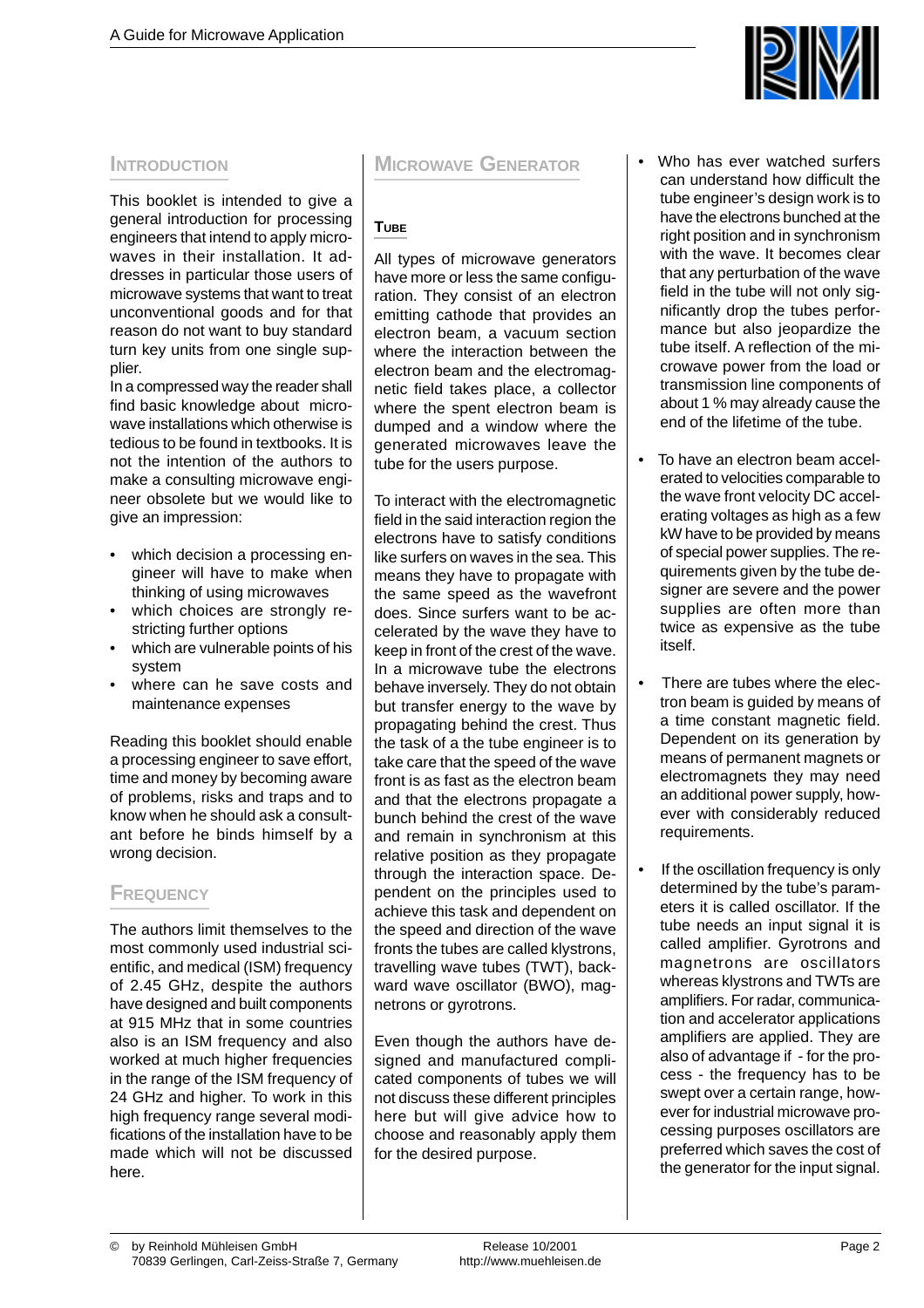

• Almost all tubes applied for processing purposes are magnetrons. A cross section can be seen in the figure below. They are usually not ordered directly from a tube manufacturer but from the manufacturer of the power supply who knows the requirements of the tube. Typically they very roughly cost about 2 - 3 DM/W.



Cross Section of a Magnetron

A much cheaper method some processors do is to buy a stack of kitchen microwave ovens take out the magnetron and its power supply and trash the rest of it. For some purposes this is quite a reasonable approach, however the drawbacks at least have to be known. They will be discussed below.

#### **POWER SUPPLY**

The microwave generators have to be supplied by means of power supplies that transform the 230 V 50 Hz net voltage to the required DC high voltage of a few kW. They can be separated in switch mode power supplies (S.M.P) and conventional supplies based on 50 Hz technology. The conventional supplies are considerably cheaper however their drawbacks make it advisable to apply SMPs. SMPs have much lower weight, less stored energy and guarantee a much higher lifetime of the tube than the conventional supplies. They are now available in power ranges up to several tenth of kW. Most power supplies obtain an analogous low voltage signal from a control unit.

The lifetime of the magnetron partly depends on the features of the power supply especially if the magnetron output power has to be varied. The supplier of the tube specifies operating curves for controlling the output power. If these curves can not be followed by the supply the magnetron may jump into unfavorable modes leading to a damage of the tube. Before buying an expensive system a consultant should be contacted. It also is advisable to buy the power supply and the tube from the same supplier. This allows the manufacturer of the power supply to take into consideration the impedance characteristic of the tube.

#### **LAUNCHER**

Between the coaxial output coupler of a tube and the rectangular standard waveguide there must be a transition section called a launcher. It is optimized by the tube manufacturer and usually bought together with the tube. Transversel forces on the launcher often restrict the arrangement of the tube. Before the technical construction is made a consultant should be asked.

#### **TRANSMISSION LINES**

## **BASIC THEORY**

Electromagnetic energy propagates in rectangular waveguides in the form of transverse electric  $TE_{mn}$  or transverse magnetic  $TM_{\text{max}}$  modes. In our case only  $TE_{mn}$  modes are considered, since the launchers are optimized for these modes. The integer numbers m and n indicate the number of the maxima the mode has in the two transverse directions perpendicular to the waveguide axis. To specify a  $TE_{mn}$  mode all combinations of the integers m and n are allowed except m=n=0.

Waveguide modes can be decomposed into plane waves that propagate at the Brillouin angle relative to the axis. This angle is calculated by means of the wave propagation vectors. For the waveguide axis parallel to the z-direction we obtain for the two transverse wavenumbers:

$$
k_x = m \pi / a
$$
;  $k_y = n \pi / b$ 

where a and b are the width and height of the waveguide. For the axial wavenumber we have:

$$
k_{z} = (k^{2} - k_{x}^{2} - k_{y}^{2})^{0.5} (1)
$$

where

 $k = 2 \pi / \lambda$ 

is called wavenumber. The axial dependence of a field component of a mode can be expressed as:

$$
f(z) = \exp(i k_z z)
$$

where i is the imaginary unit. For each of these modes there is a frequency and hence a wavenumber where in eq.(1) the argument of the square root becomes negative and hence k<sub>z</sub> becomes imaginary. The corresponding frequency is called cutoff frequency. Below this frequency no propagation of this respective mode is possible. As the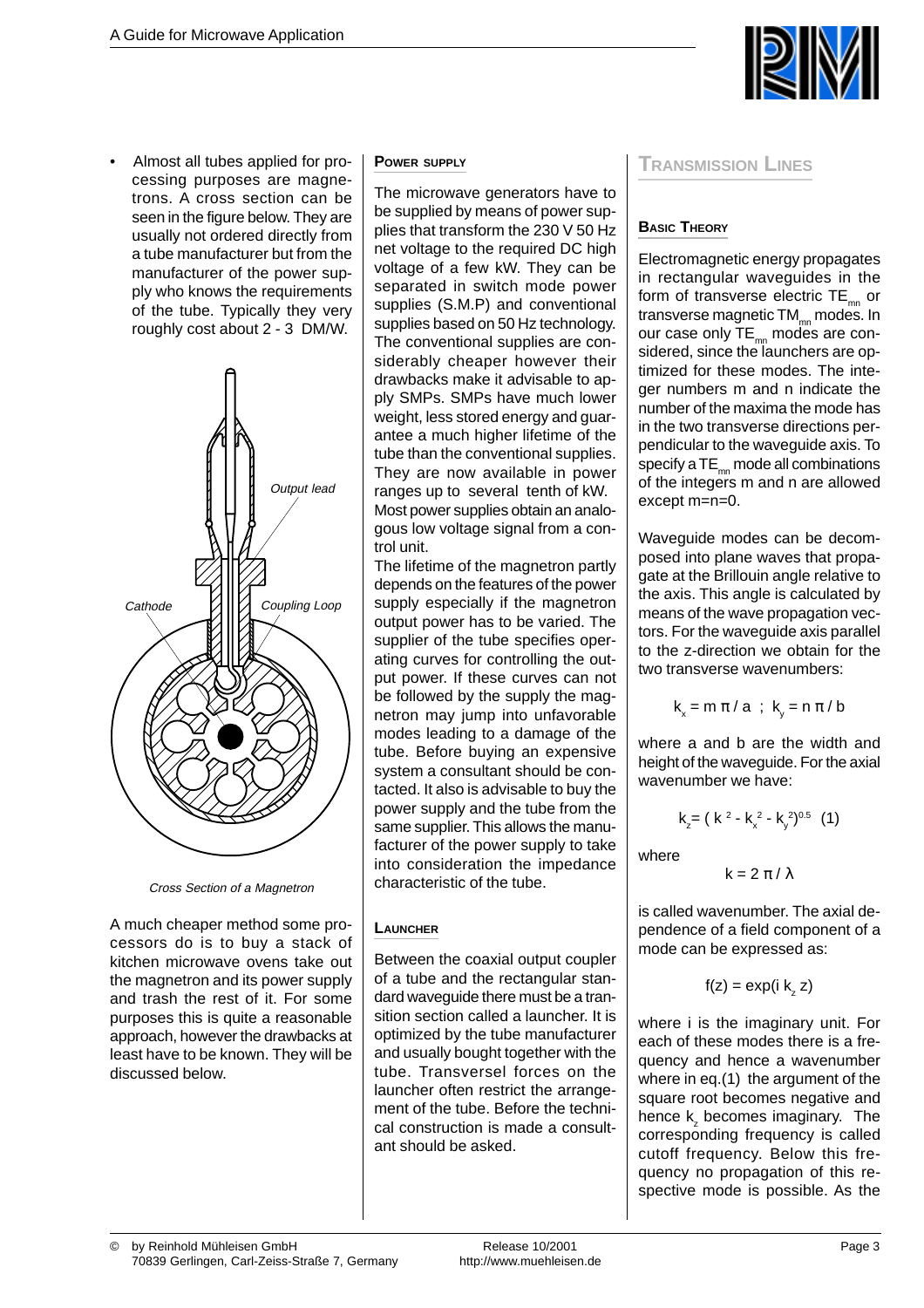

indices of the modes rise their cutoff frequency rises as well. Hence the lowest order modes  $TE_{10}$  or  $TE_{01}$ have the lowest cutoff frequency.

Modes with one index equal to zero have no maximum and hence no variation of amplitude in one direction transverse to the axis. For these modes the cutoff frequency only is determined by the size of that side where the maxima and minima occur. Hence for a waveguide of rectangular but not squared cross section the  $TE_{10}$  and  $TE_{01}$  mode have different cutoff frequencies which has the consequence that for a waveguide of rectangular cross-section there is a frequency band where only one mode is above cutoff. For this frequency band the waveguide of rectangular cross section is called a monomode waveguide. Dependent which side transverse to the axis is larger the fundamental mode is called TE<sub>10</sub> or TE<sub>01</sub> mode. For the square cross section these modes have identical cutoff frequencies and for that reason they are called to be degenerate.

The electric field lines of the  $TE_{10}$  can be seen in the following figure. In the horizontal direction there is one maximum and in the vertical direction there is a uniform field distribution.



From these considerations it can be understood that at a given frequency a minimum size of one side of the rectangular waveguide is required to have the lowest order mode above cutoff. This minimum size is half the wavelength of the electromagnetic power. For a frequency of 2.45 GHz this minimum size is 61.2 mm. By means of the axial wavenumber a waveguide wavelength can be calculated to be:

$$
\lambda_{\rm H} = 2 \star \pi / \mathsf{k}_{z} \ (2)
$$

As modes propagate along the waveguide their phase varies according to their waveguide wavelength which is different from the so called free space wavelength  $\lambda$  determined by the ratio of the velocity of light to the frequency. As can be seen from the equations (1) and (2) at the cutoff frequency the waveguide wavelength is infinitely long and shrinks in length with increasing frequency and at frequencies high above cutoff it asymptotically drops to the free space wavelength.

The R-26 waveguide is the standard monomode waveguide for transportation of microwave power at the ISM frequency of 2.45 GHz. It has a cross section of 86.36 mm x 43.18 mm where only the fundamental  $TE_{10}$ mode can propagate. The guide wavelength is about 170 mm. This is true for air or vacuum filled waveguides. If the waveguide is filled by a dielectric with the dielectric constant ε the cutoff frequency rises and the waveguide wavelength shrinks with the square root of ε.

#### **DESCRIPTION OF WAVEGUIDE COMPONENTS**

For most of the components the process engineer does not need to have detailed knowledge about their design and inner field distribution, however needs to know the behavior at their intersection to the outer world, called ports. In particular he needs to know the response at all the ports when a mode of given amplitude is incident into one port. This is achieved by means of a scattering matrix formalism. For a given mode each matrix element  $S_{mn}$  describes the wave amplitude that appears at port n when the respective mode with unit amplitude is incident into port m. For example a waveguide monomode section has for its two ports the scattering matrix ( absolute value) :

$$
|\mathsf{S}| = \begin{bmatrix} |\mathsf{S}_{11}| & |\mathsf{S}_{12}| \\ |\mathsf{S}_{21}| & |\mathsf{S}_{22}| \end{bmatrix} = \begin{bmatrix} 0 & 1 \\ 1 & 0 \end{bmatrix}
$$

which means that for the respective mode incident at port 1 there will be a wave of the same amplitude at port 2 ( $|S_{12}|$  =1) and no reflected wave at port 1 ( $|S_{11}|$  =0). The same is true for a mode launched from the other port. The overall scattering matrix of groups of elements can be calculated by means of cascading the individual scattering matrices. Microwave engineers that act as consultants for microwave processing companies have these programs available.

#### **ISOLATOR**

The isolator serves as a protection of the magnetron against microwave power reflection from the load or transmission line components. It has three ports where by means of ferrites the power incident into one port is directed into the second port and the power incident into the second port is directed into the third port. Port 1 of the isolator is connected to the magnetron, port 2 is connected to the transmission line and port 3 is connected to a matched load. The power launched from the magnetron is directed to the transmission line, however the power reflected from the line is directed to the matched load. At the matched load it is advisable to have a detector that gives a signal proportional to the power reflected from the transmission line into the load. The scattering matrix ( absolute values ) of an ideal isolator is:

$$
S = \begin{bmatrix} 0 & 1 & 0 \\ 0 & 0 & 1 \\ 1 & 0 & 0 \end{bmatrix}
$$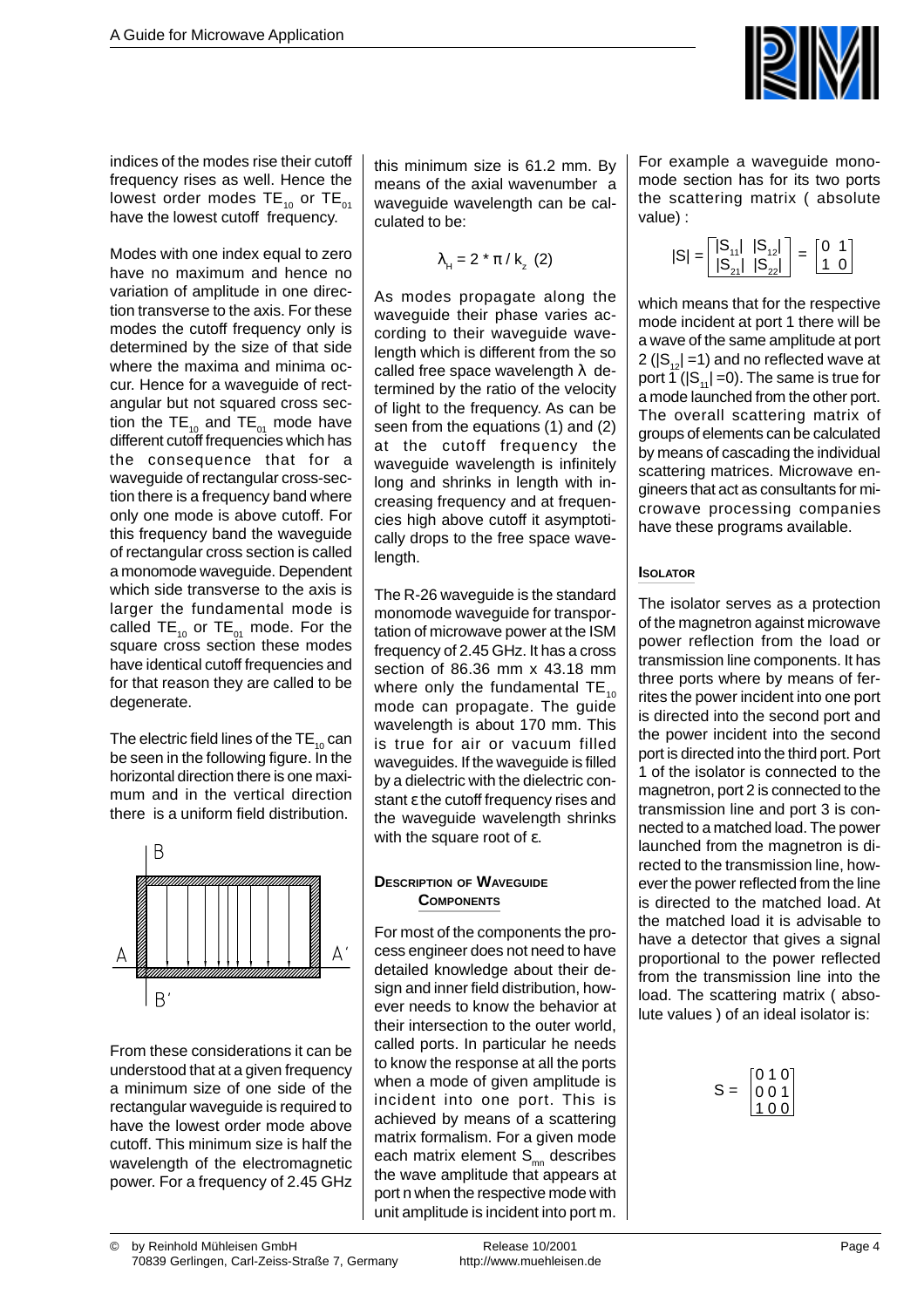

Obviously an ideal matched load has one port only and the single element scattering matrix is

$$
S = S_{11} = 0
$$

The ideal isolator together with the ideal matched load ( port 3 closed by the load) has for the remaining two ports the overall scattering matrix:

$$
S = \begin{bmatrix} 0 & 1 \\ 0 & 0 \end{bmatrix}
$$

If the isolator is bought from a different supplier than the microwave sources it is recommended to compare the scattering matrix of the isolator to the requirement given by the tube.

Due to the need of ferrites and the required reliability isolators are expensive. They often cost as much as the tube itself. Most suppliers of power supplies and tubes also offer isolators that often they buy from elsewhere and resale with some profit. It is advised to ask a consultant whether cheaper options can be found elsewhere.

## **TUNER**

The tuner serves as a matching element between the applicator and the generator unit. By driving the tuning stubs into the waveguide artificial obstacles leading to partial power reflection are obtained. The amplitude of the reflected signal depends on the depth the tuning stubs are moved into the waveguide. The phase of the reflected signal depends on the location of the moved stub. Usually these tuners are delivered with three tuning stubs located along one wavelength.

When moving the stubs into the waveguide the operator changes the scattering matrix of this individual unit such that the overall scattering matrix - cascaded of the applicator and the tuner - reduces to one element such that  $S = S_{11} = 0$ .



3-StubTuner for R-26 Waveguides

Knowing the scattering matrix of the tuner for each position of the tuning stubs and measuring the reflection coefficient from the applicator allows calculation the optimum position of the stubs. Controlled motor driven tuners are available and - especially compared to installations with moderate power - quite expensive. For that reason in most cases we recommend first studying the oven behavior by tuning the stubs and watching the reflected signal at the isolator load. This makes the decision easier whether the investment of a measurement system and a motor driven tuner pays off.

Compared to most other components mechanically driven tuners are fairly cheap and the price does not strongly depend on the supplier. It should be emphasized that a tuner only reduces the reflection of the power back into the transmission line. However, it will not necessarily improve the behavior of the applicator. On the contrary for a poorly designed applicator trapped resonances may be caused that jeopardize the applicator installation. If absorption of the power is low a consultant should be asked instead of endangering the system. Trapped resonances can be detected by means of a directional coupler.

#### **DIRECTIONAL COUPLER**

A directional coupler serves to measure the forward and backward propagating power. Dependent on the frequency it consists of

- two parallel waveguides with are coupled by an array of holes where a fraction of the power propagating in the waveguide is coupled into the second waveguide serving as diagnostic guide
- coupling holes with antennas along one waveguide wavelength

For the standard R-26 waveguides they can be bought by several suppliers. For larger sizes they have to be built by specialized companies like us, the RM company.

### **BEND**

Often the geometrical restrictions make it necessary to use bends. They have to be designed such that the reflection back into the waveguide is low. For the standard R-26 waveguide these bends are commercially available from several producers.

One distinguishes between H- and E- plane bends. For H-bends the waveguide is turned around the line B-B', see figure in "Basic Theory". For E - bends they are turned around the line A-A'.

## **TWIST**

Waveguide twists are used if because of geometrical restrictions it is necessary to turn the waveguide 90 degrees around its axis. At the RM company these twists are available for sizes where they can not be obtained by commercial suppliers.